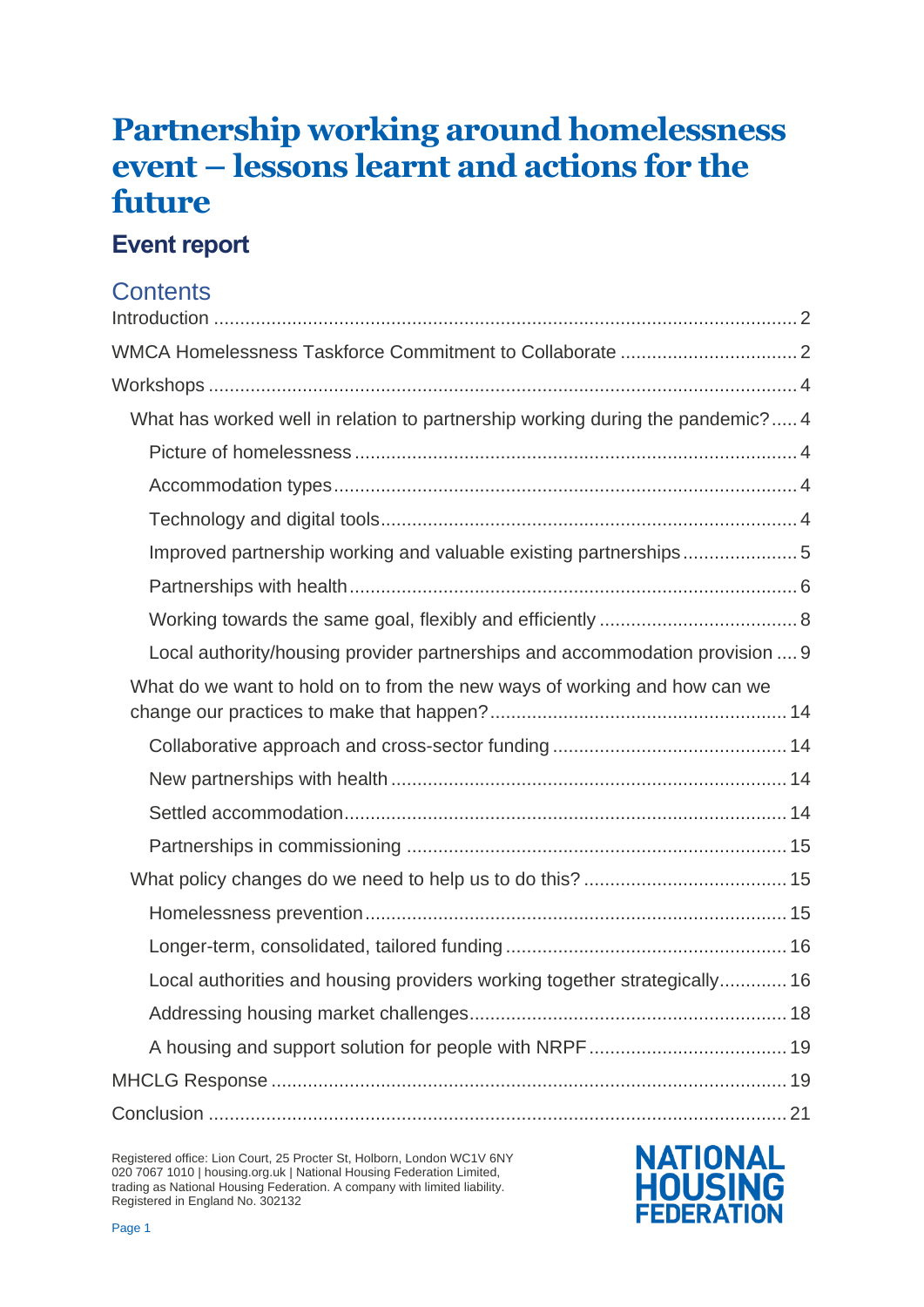## <span id="page-1-0"></span>**Introduction**

This event, hosted jointly by the National Housing Federation (NHF) and the Local Government Association (LGA), brought together representatives from housing associations, local government, central government and the voluntary sector. It built upon the NHF and LGA's work to promote partnership working on homelessness, including [events and a report](https://www.housing.org.uk/resources/working-together-to-end-homelessness/) in 2018-2019 and a [webinar](https://www.housing.org.uk/resources/preventing-homelessness-together-webinar/) in 2020. See also

- Housing people who were rough sleeping and those at risk who have been [accommodated due to covid-19.](https://localpartnerships.org.uk/wp-content/uploads/2020/06/Rough-sleeper-accommodation-guidance-final.pdf)
- [Partnership working to house people in urgent need.](https://www.housing.org.uk/resources/partnership-working-to-house-people-in-urgent-need/)
- [Lessons learnt from councils' response to rough sleeping during the pandemic.](https://www.local.gov.uk/publications/lessons-learnt-councils-response-rough-sleeping-during-covid-19-pandemic)
- [NHF articles on partnership working to help homelessness.](https://www.housing.org.uk/search-results/?q=partnership)

The pandemic has shone a light on the effectiveness and importance of partnership and multiagency working among councils, housing associations and local services in preventing and relieving homelessness. Housing associations and councils speak proudly of their joint working to house homeless people and of their prevention work. This work is made more effective by positive relationships with one another, with the Department for Work and Pensions (DWP), health, voluntary organisations, and with the police and criminal justice system. The government has encouraged this partnership working in its [review of the Homelessness Reduction Act,](https://www.gov.uk/government/consultations/homelessness-reduction-act-2017-call-for-evidence) and through the cross-sector funds made available with the [Changing Futures Programme.](https://www.gov.uk/government/publications/changing-futures-changing-systems-for-adults-experiencing-multiple-disadvantage)

This event showcased an example of joint working: the West Midlands Combined Authority Homelessness Taskforce Commitment to Collaborate. It also included workshops for delegates to share experiences and a response from MHCLG.

This report brings together some key take away points from the event and some case study examples of partnership working on homelessness during the pandemic.

## <span id="page-1-1"></span>**WMCA Homelessness Taskforce Commitment to Collaborate**

Neelam Sunder, Programme Manager, Homelessness – Policy and Implementation at the West Midland Combined Authority (WMCA) presented the [WMCA](https://www.wmca.org.uk/who-we-are/meet-the-mayor/homelessness-task-force/)  [Homelessness Taskforce.](https://www.wmca.org.uk/who-we-are/meet-the-mayor/homelessness-task-force/) This is a multi-organisational taskforce, bringing together seven local authorities, and representatives from the public, voluntary, community and business sectors. The Taskforce focuses all members on the issue of

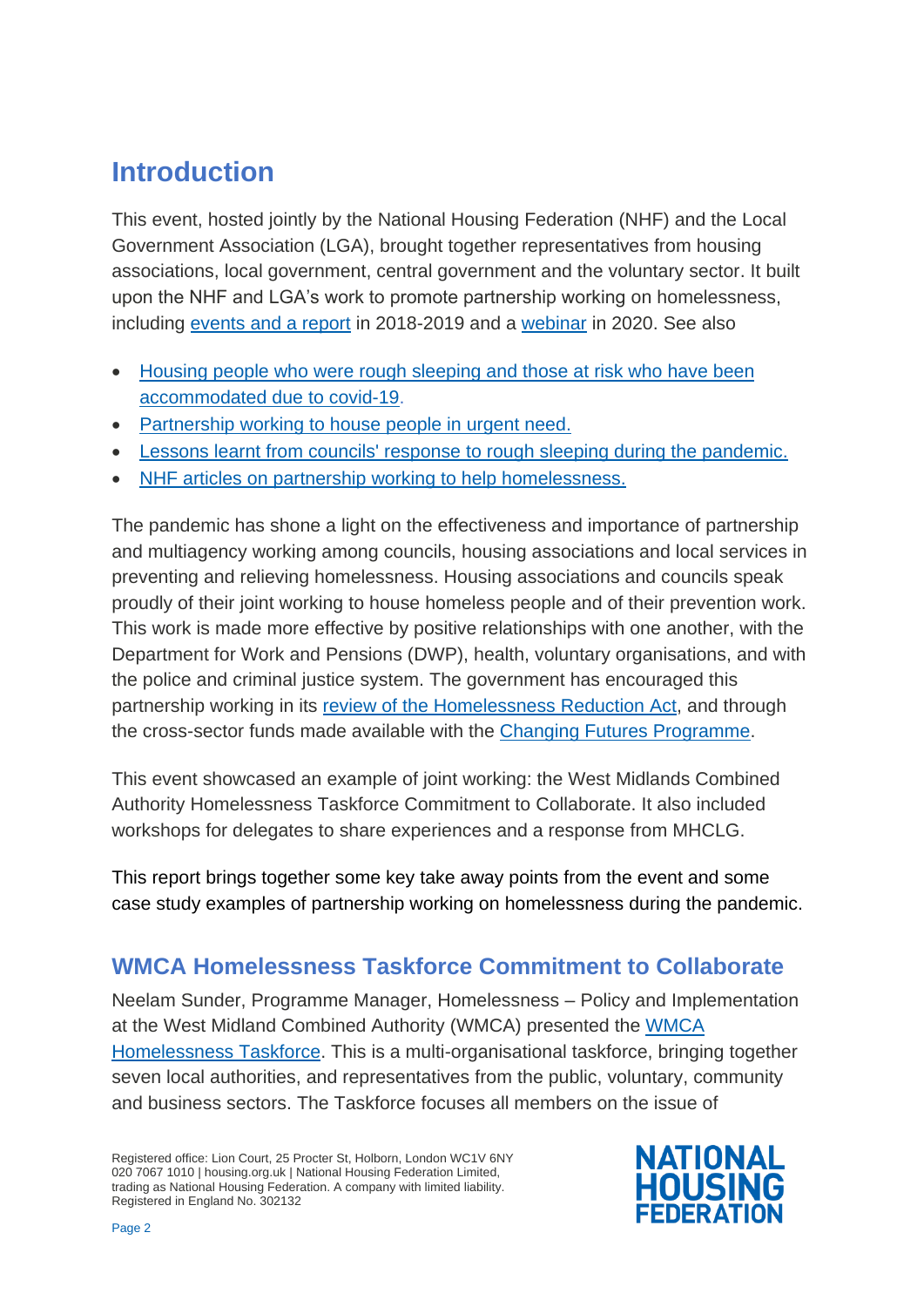homelessness in all its forms. It took around a year to set up, following impetus from the West Midlands Metro Mayor. The Taskforce aims to prevent homelessness through its [Commitment to Collaborate](https://www.wmca.org.uk/who-we-are/meet-the-mayor/homelessness-taskforce/) and its guidance around ["designing out](https://www.bitc.org.uk/wp-content/uploads/2019/11/bitc-employment-toolkit-DesigningOutHomelessness-Nov19.pdf)  [homelessness"](https://www.bitc.org.uk/wp-content/uploads/2019/11/bitc-employment-toolkit-DesigningOutHomelessness-Nov19.pdf).



The structures created by the Taskforce meant that when the coronavirus pandemic began, WMCA did not need to create extra provision for its rough sleeping population. Instead, the Taskforce were able to deal with the unfolding situation by meeting more regularly.

In terms of successes, WMCA have greatly reduced rough sleeping during the pandemic. They have however identified a need to sustain that and move away from crisis mode, focusing instead on prevention. There has been a lot of funding and effort to rehouse rough sleepers but WMCA want to focus on how to work with households in rent arrears and keep people in their homes too. The WMCA will continue to gather learning around this and will soon launch a [toolkit on the](https://www.wmca.org.uk/who-we-are/meet-the-mayor/commitment-to-collaborate-c2c-to-prevent-and-relieve-homelessness-toolkit/)  [Commitment to Collaborate.](https://www.wmca.org.uk/who-we-are/meet-the-mayor/commitment-to-collaborate-c2c-to-prevent-and-relieve-homelessness-toolkit/)

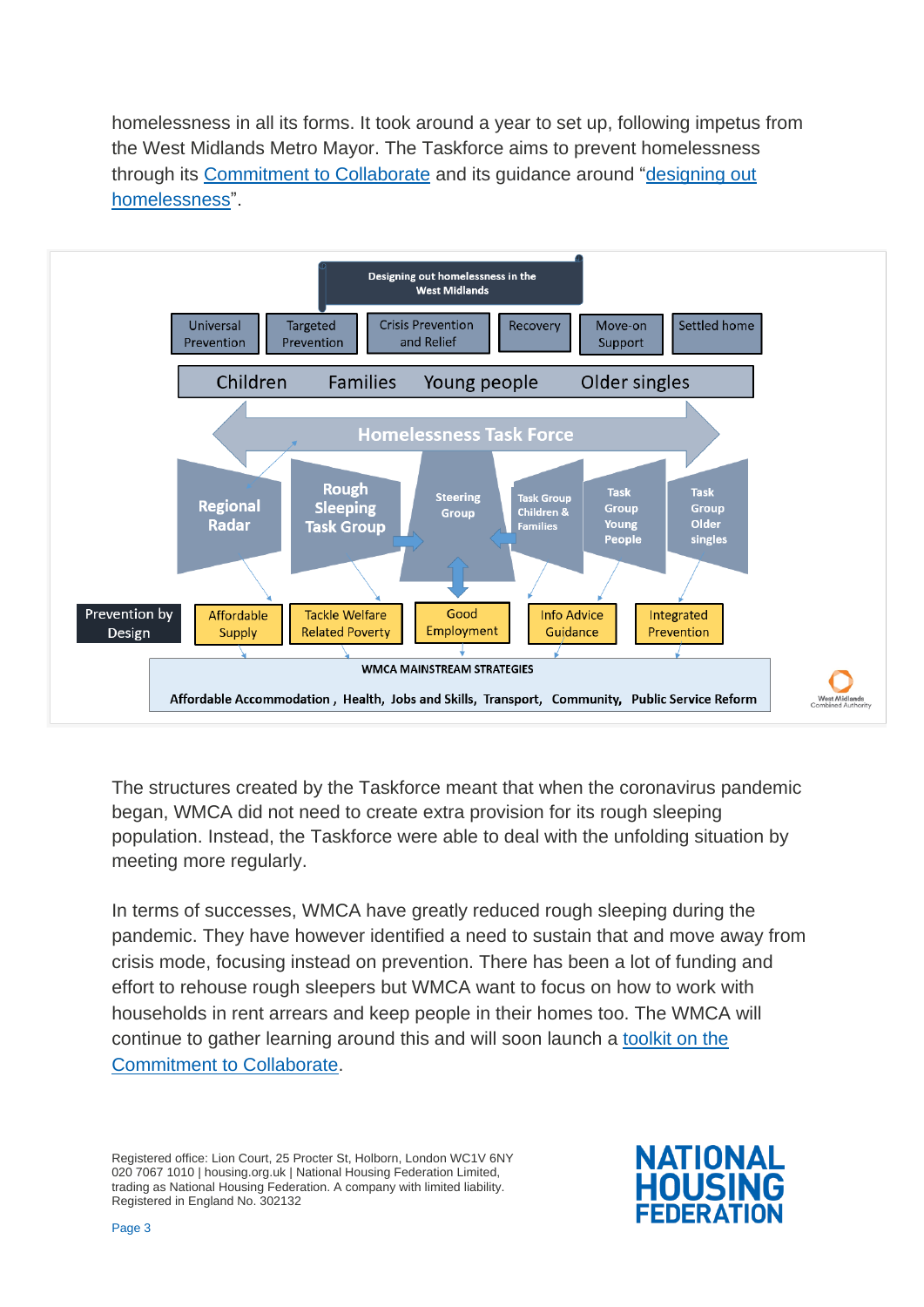## <span id="page-3-0"></span>**Workshops**

The workshops addressed three questions:

- 1. What has worked well in relation to partnership working during the pandemic?
- 2. What do we want to hold on to from the new ways of working and what do we need to do/change in our practice to make that happen?
- 3. What policy changes do we need to help us to do this?

### <span id="page-3-1"></span>**What has worked well in relation to partnership working during the pandemic?**

#### <span id="page-3-2"></span>**Picture of homelessness**

Delegates felt that by allowing a wider group of people to access temporary accommodation, a more accurate picture of homelessness levels emerged.<sup>1</sup> The imperative to accommodate everyone in need, including those with No Recourse to Public Funds (NRPF), ensured a clearer understanding of the numbers when compared to temporary accommodation statistics alone. Delegates had managed to reach people they hadn't engaged with before. There was a spotlight on hidden homelessness, especially among young people and 'sofa surfers'.

#### <span id="page-3-3"></span>**Accommodation types**

Delegates applauded the change in accommodation types on offer. The risk of infection in shared settings made changes to Severe Weather Emergency Protocol (SWEP) provision imperative. In response, there was a move from communal, onenight provision to self-contained accommodation.

#### <span id="page-3-4"></span>**Technology and digital tools**

Delegates felt that technology contributed to the success of the pandemic response and had opened the door to more partnership working. There was a feeling that technology had enabled a national conversation around homelessness through wider access to webinars and conferences. Online training at accessible prices was an opportunity for those unable to afford the travel associated with accessing traditional



<sup>1</sup> Se[e https://publications.parliament.uk/pa/cm5801/cmselect/cmpubacc/934/93402.htm](https://publications.parliament.uk/pa/cm5801/cmselect/cmpubacc/934/93402.htm)

Registered office: Lion Court, 25 Procter St, Holborn, London WC1V 6NY 020 7067 1010 | housing.org.uk | National Housing Federation Limited, trading as National Housing Federation. A company with limited liability. Registered in England No. 302132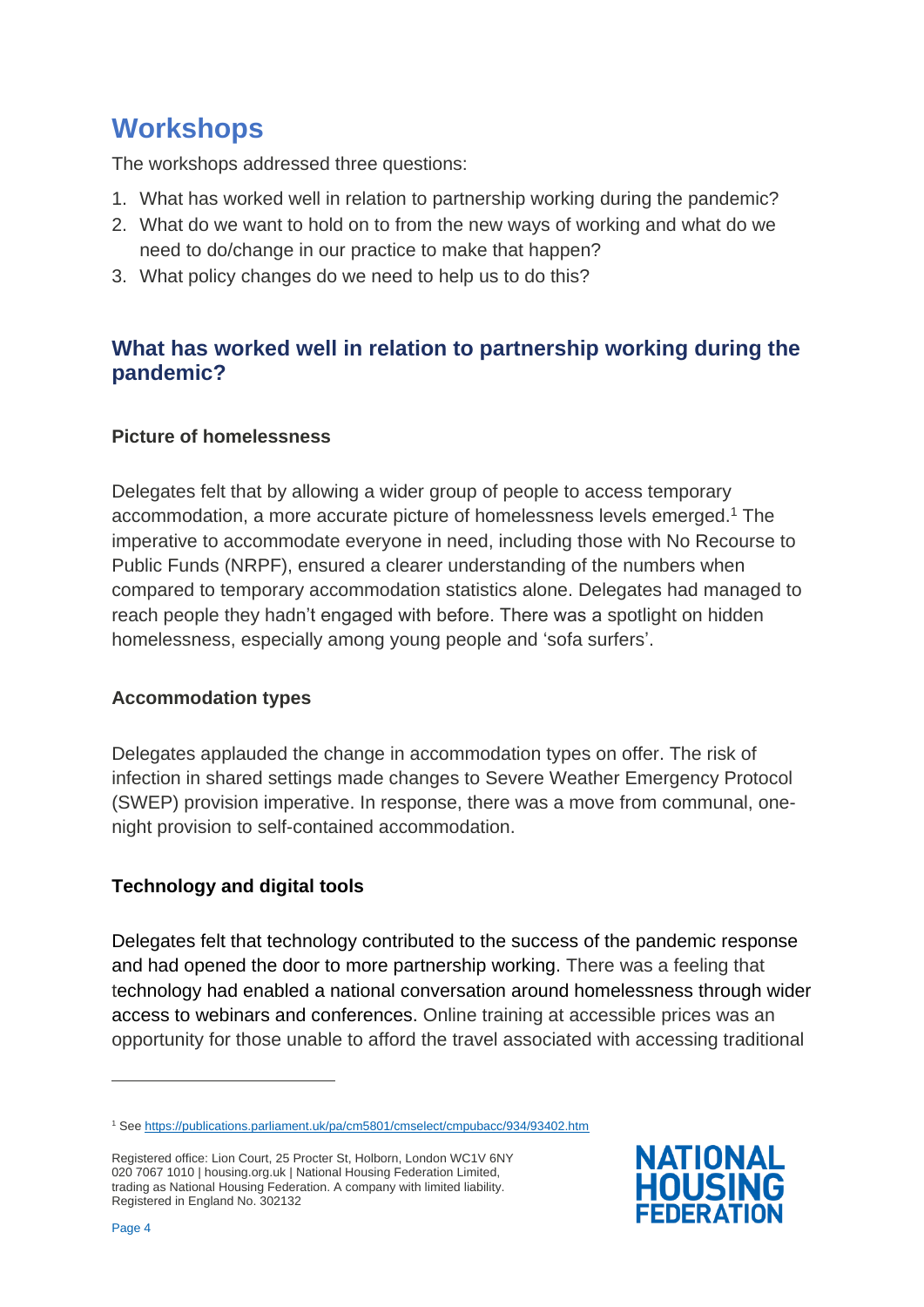face-to-face training, especially those based outside London. Digital tools (e.g. messaging apps and video conferencing) also allowed service users to access support while face-to-face meetings were not available. This worked well with some target groups and has led to increased engagement. There was consensus that in the future we should give service users a choice of digital or face-to-face engagement options.

#### <span id="page-4-0"></span>**Improved partnership working and valuable existing partnerships**

Delegates found that partnership working improved and professional relationships developed during the pandemic. There was a strong focus on partnership working across the voluntary, charity, local authority and housing sectors. Many delegates mentioned how partners had managed to work at speed and with creativity.

Delegates wanted to retain ways to work creatively and innovatively in future.

## **Case Study: Leeds City Council and partners**

In March 2020 when we entered into lockdown, Leeds City Council and Emergency Accommodation partners St George's Crypt and St Anne's had to act quickly to keep some of the city's most vulnerable homeless people and rough sleepers safe. St Anne's and St George's Crypt are commissioned providers within Housing Related Support, supporting homeless people and those rough sleeping. Clients were moved over an afternoon into hotels in the city so that they could have individual rooms for isolation from the virus. Roomzz in the city centre has become a home for female clients and has supported over 130 women over the last year; Britannia Hotel in Seacroft housed over 200 people at its busiest. The partners have supported over 800 people and feel they have saved lives by working together and working flexibly.

St George's Crypt and St Anne's worked tirelessly to keep clients safe in the hotels with support from Forward Leeds, Turning Lives Around, Barca, Engage, Beacon, West Yorkshire Police, Joanna Project, Basis Yorkshire, and Leeds City Council partners including Leeds Housing Options, Adults & Health Commissioning, Mental Health Homeless Team (MHHT) Adult Social Care and more. Partnership working has been at the heart of the support and weekly virtual partners meetings were key to keeping communication going in a time of social distancing.

One support worker described their time working at the Britannia:

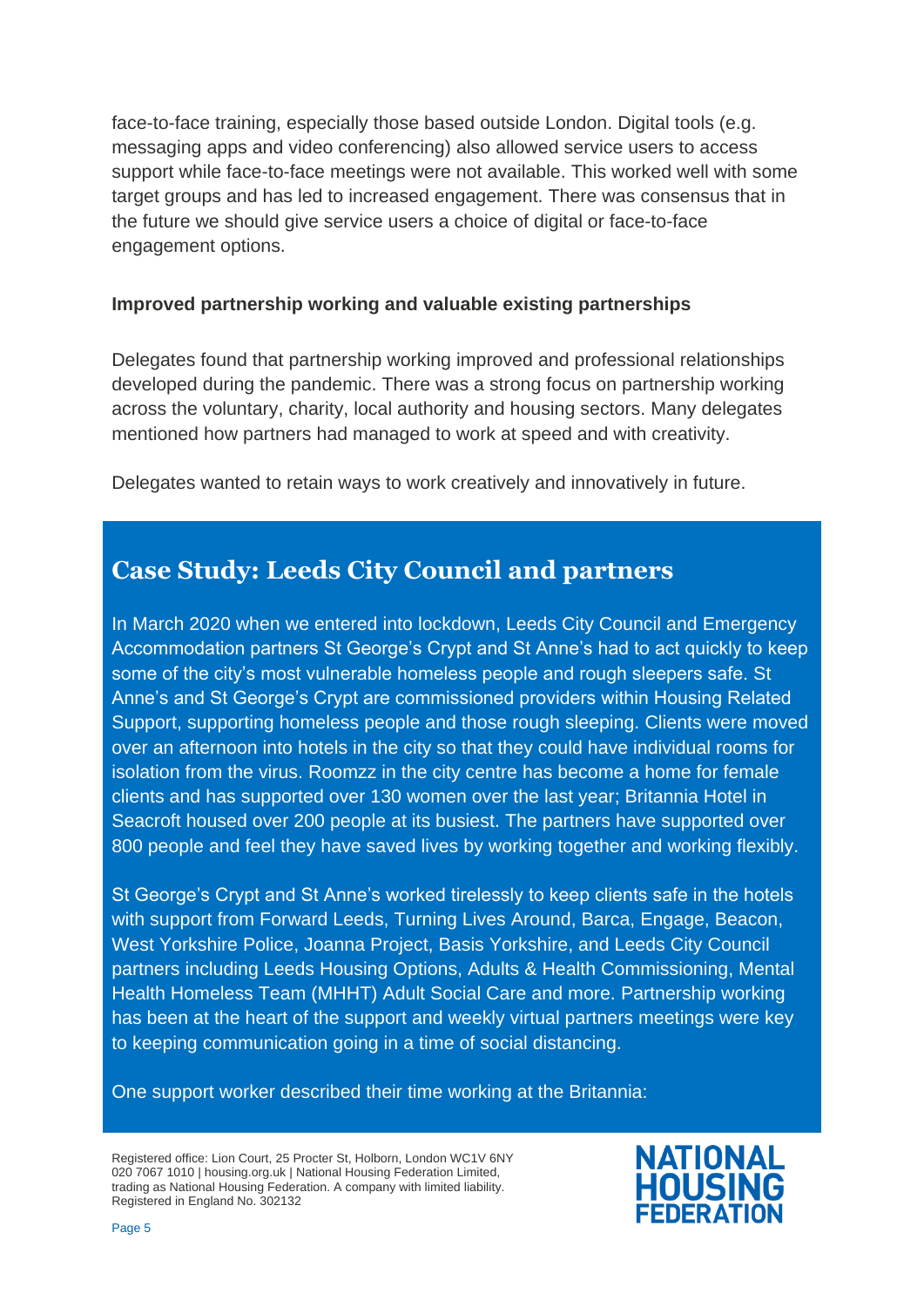"You never know what you might walk into in the Britannia. Some days were heartbreaking, and others filled with genuine joy at the achievements of some the residents. So many people and agencies have pulled together for the same cause and it worked. I genuinely feel honoured to have been a part of it."

But it's not just the staff who have felt positive around working at the hotels over the last few months. Most importantly, many residents have reported long-term positive changes in their life as a result of being placed at the hotel accommodation.

#### One resident said:

"I came to the Britannia hotel and had a drink and drug problem. Staff helped me to work with Forward Leeds and the Mental Health Homeless Team and they also supported me when my mum died. I had plenty of late night conversations with staff and they got me the support I needed. I'll be honest, at first I thought 'what's the point?' but after these conversations I was persuaded to try the support. I'm glad I did because it really helped me. I no longer drink and am on regular medication which has reduced my anxiety. I am waiting to move into my own property with support from Engage Leeds there when I need it. I don't know what I would have done if I wasn't put here. I would probably be dead. Thank you!"

The opportunities for learning will continue as Emergency Accommodation looks forward to new accommodation at Kirkstall Lodge which opened in early May 2021. It offers supported accommodation for males run by St George's Crypt. This will be followed by Ladybeck, a supported accommodation facility for females run by St Anne's.

During the pandemic, existing relationships and partnerships were foundational for quick and effective partnership working around homelessness in a time of crisis. Support provision worked well where there were existing pathways and less well where there were not. For example, Walsall Housing Group (WHG) already had a well-structured Housing First partnership with Accord and Walsall City Council. This allowed them to identify properties suitable for providing emergency accommodation easily, and therefore take on rough sleepers.

#### <span id="page-5-0"></span>**Partnerships with health**

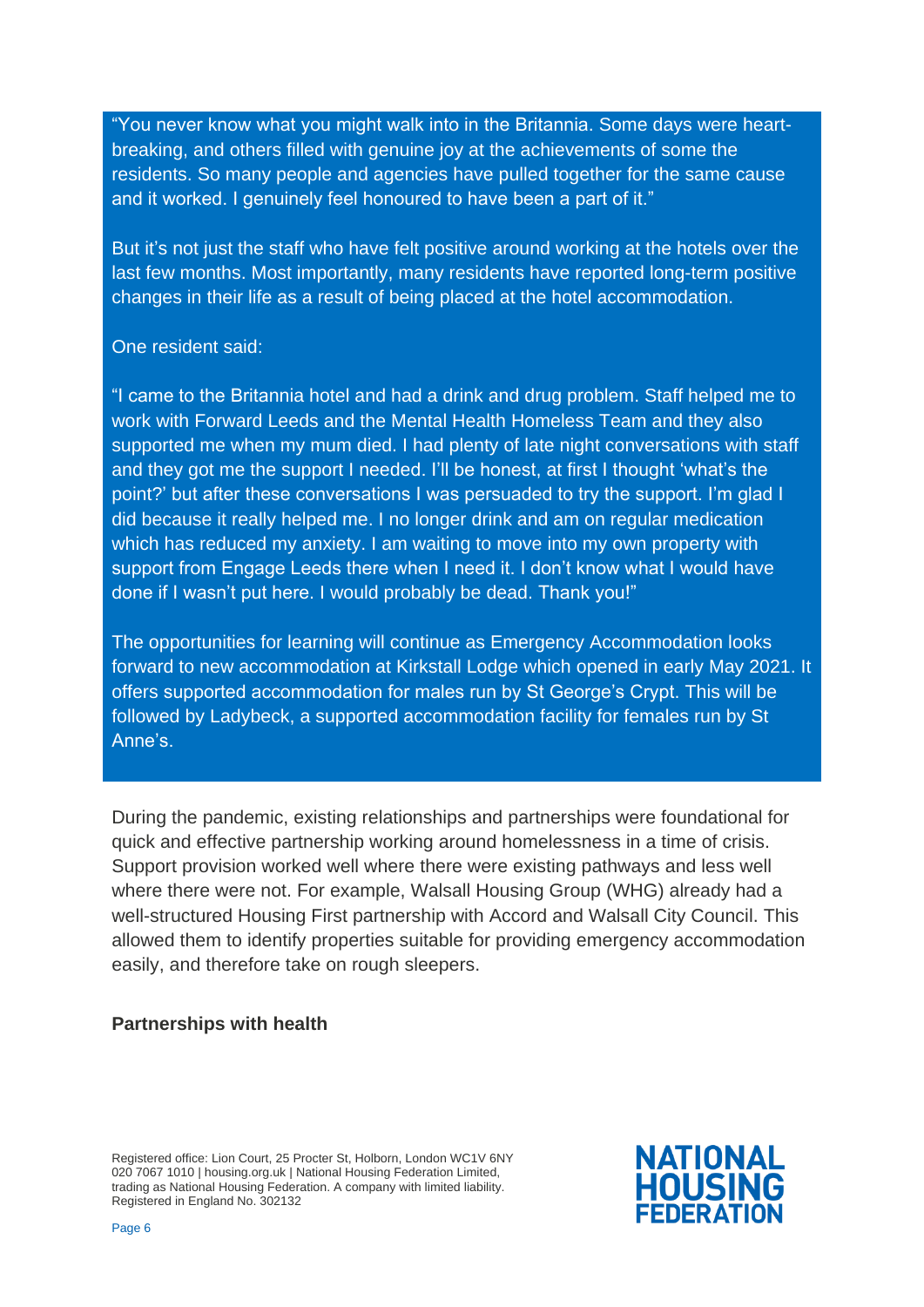Many delegates pointed to improved relationships between housing and health colleagues, which led to better outcomes. The feeling was that 'Everyone In'<sup>2</sup> raised the profile of homelessness and as a result the health sector now has a greater understanding of the issue. Key health and wellbeing partnerships (e.g. substance misuse), for example, worked with housing associations in their services, while primary health care support helped people stay in their emergency accommodation and move on to permanent housing. This freed up space in emergency accommodation.

Other partners were brought in too, such as police, and businesses. Local restaurants, for example, were able to provide meals.

### **Case study: Coastline Housing and health partners**

As a result of the pandemic, it was identified by a range of Coastline's Homeless Service key health partners in conversation with the homeless team, that people in Coastline's accommodation services had been unable to access usual specialist health care checks due to lockdown preventative measures.

Agencies put their heads together and came up with a plan to offer a flexible package of joint BBV (Blood-Bourne Virus) checks, liver scans and general health care check appointments at the Homeless Service accommodation. Crucially, existing coronavirus safety measures meant it was possible to screen, meet and support individuals.

Lots of new partnerships were formed to deliver these events and health and housing professionals would come together to work alongside each other in a new way. People in the service would receive specialist healthcare help and be reminded of the importance of their health and wellbeing.

We held our first event in December 2020, for those people accommodated in Chi Winder, Coastline's 18-bed Crisis Accommodation facility. 20 people received individual assistance and had liver scans, physical health checks, BBV tests and Liver scans. Those who had not received coronavirus jabs were also able to have them.



<sup>2</sup> Se[e https://commonslibrary.parliament.uk/research-briefings/cbp-9057/](https://commonslibrary.parliament.uk/research-briefings/cbp-9057/)

Registered office: Lion Court, 25 Procter St, Holborn, London WC1V 6NY 020 7067 1010 | housing.org.uk | National Housing Federation Limited, trading as National Housing Federation. A company with limited liability. Registered in England No. 302132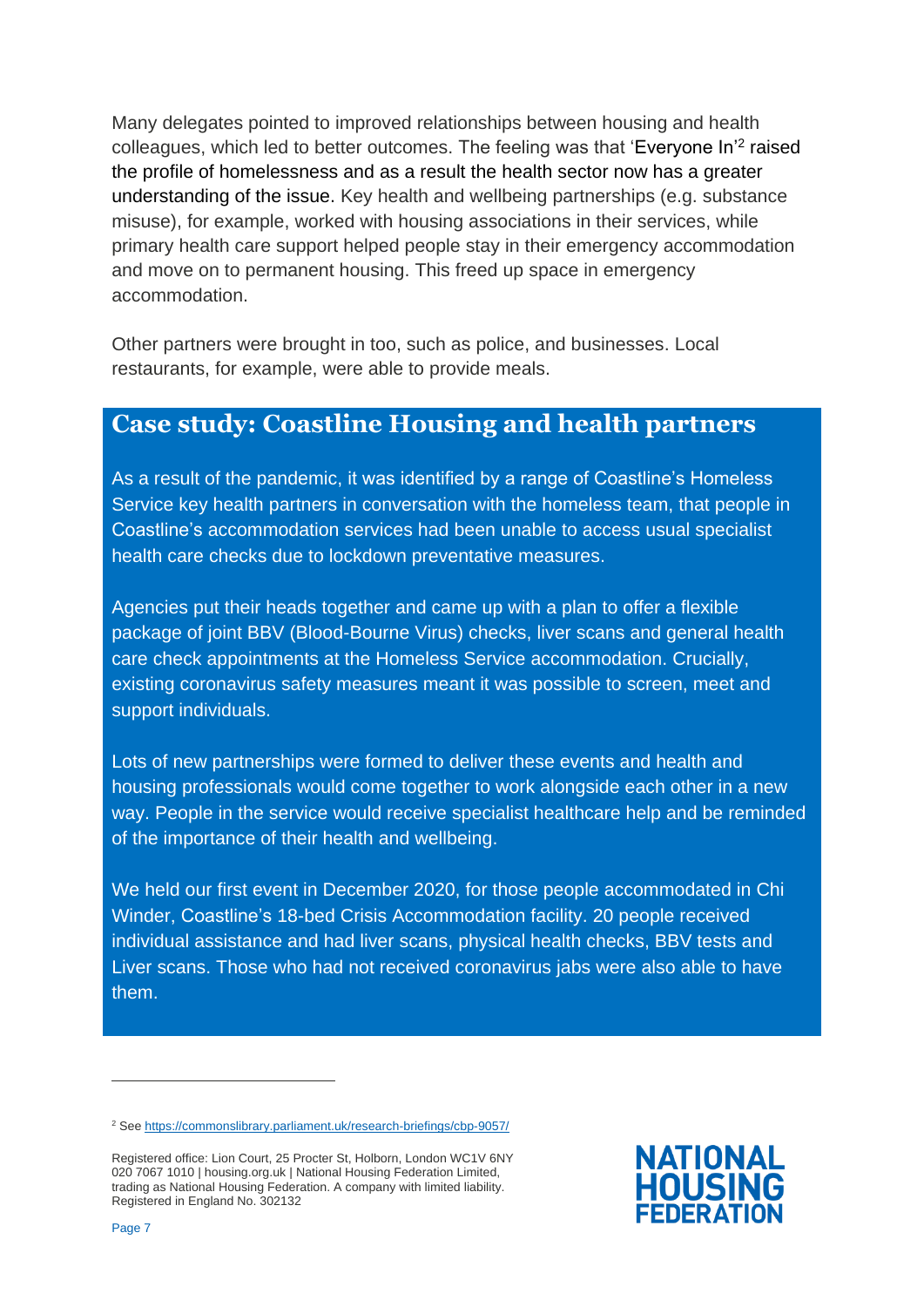We held our second event in April 2021, for those accommodated in Chi Winder and other supported accommodation around Mid-West Cornwall. 61 BBV, liver scans, Hep A/C screening, general health care and advice appointments and checks were carried out, including more coronavirus vaccinations amongst a group with multiple disadvantages.

Agency involvement: Coastline Housing Homeless Service, NHS, Health for Homeless service, Hep C Trust, We are With You Addiction Service.

#### **Outcomes**

- Partnership has been developed and will continue to offer these events into the future for the homeless population.
- Greater understanding of all the services involved for all agencies.
- Positive and flexible delivery of checks and scans ensured everyone managed their appointments well.
- Participants enjoyed a supermarket voucher and food parcel as a take away benefit for attending.
- Coronavirus vaccinations were dispensed to the homeless population.
- Feedback from recipients was that they really appreciated the help and advice they received, loved the community atmosphere created in the homeless service. Fantastic comments were also made about how they felt their healthcare and concerns had been valued.

#### **Good Practice**

- Joint healthcare and housing professional work, building positive events together to deliver solutions for a vulnerable population.
- Shared work has created a sense of safety and being valued for people in crisis.
- Great communication between the agencies has built confidence in the teams for future events and working.

#### <span id="page-7-0"></span>**Working towards the same goal, flexibly and efficiently**

Delegates felt that partnership working improved for a number of reasons:

- Everyone's work crystallised around the same issue, rather than dealing with myriad pressing issues.
- The value and speed of working together (rather than in competition) became apparent, as did understanding of partners' pressures.

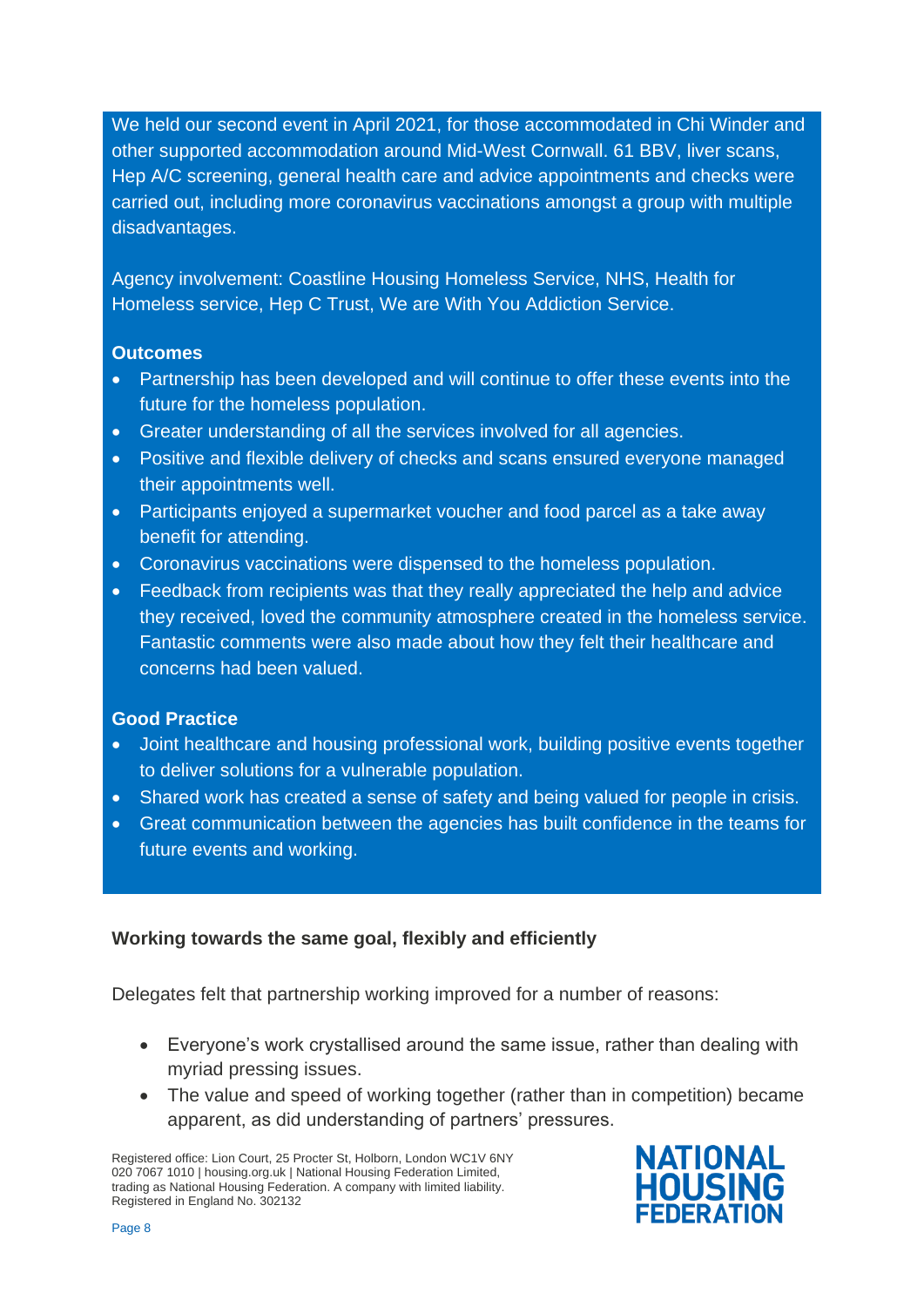- Online working, while not without its challenges, allowed for greater efficiency. This freed up capacity and made multiagency meetings easier to coordinate and therefore more likely to happen. These meetings are continuing.
- Bureaucracy and barriers to efficiency were removed across sectors. More agencies were allowed to make direct referrals for support, for example, rather than this going through the local authority. Furthermore, working in the same hotels as each other allowed for quick joint working: being able to go and speak to someone was much better than having to go through a long referral process.
- Flexibility was encouraged. People felt empowered to work in a way that was person-centred and based on greatest need rather than service-centred or dependent on strict agreements or eligibility. This challenged people to proactively reach out to tenants with offers of support.
- Targeted funding was made available, which streamlined procurement. This allowed for offers of accommodation to bring rough sleepers indoors quickly.

#### <span id="page-8-0"></span>**Local authority/housing provider partnerships and accommodation provision**

One of the key benefits of improved partnership working was getting to understand one another and what each partner could provide. Local authority delegates spoke of housing associations being an integral part of partnerships and planning around 'Everyone In'. They provided accommodation for move on, and were able to work flexibly and responsively. Housing associations are keen that the understanding of the value they can bring, and the knowledge of how to work together to bring creative solutions to problems is retained in the commissioner/provider relationship.

Partnership working helped free up resources and helped move rough sleepers into settled accommodation quickly. Direct lets (into housing association properties) rather than Choice-Based Lettings sped the system up and could be timed for when people were coming out of hotels. This helped to rehouse people quickly and free up space for more people needing temporary accommodation. This approach has led the rapid rehousing of hundreds of people in some local authority areas. Some housing associations furnished their accommodation, which enabled people to move in quickly, and provided ongoing support for resettlement and tenancy sustainment. It was felt that, because allocations were made with strong advice and support, move-ons have been more successful than if no support had been provided.

## **Case study: Liverpool City Council and Liverpool's social housing and support provider partners**

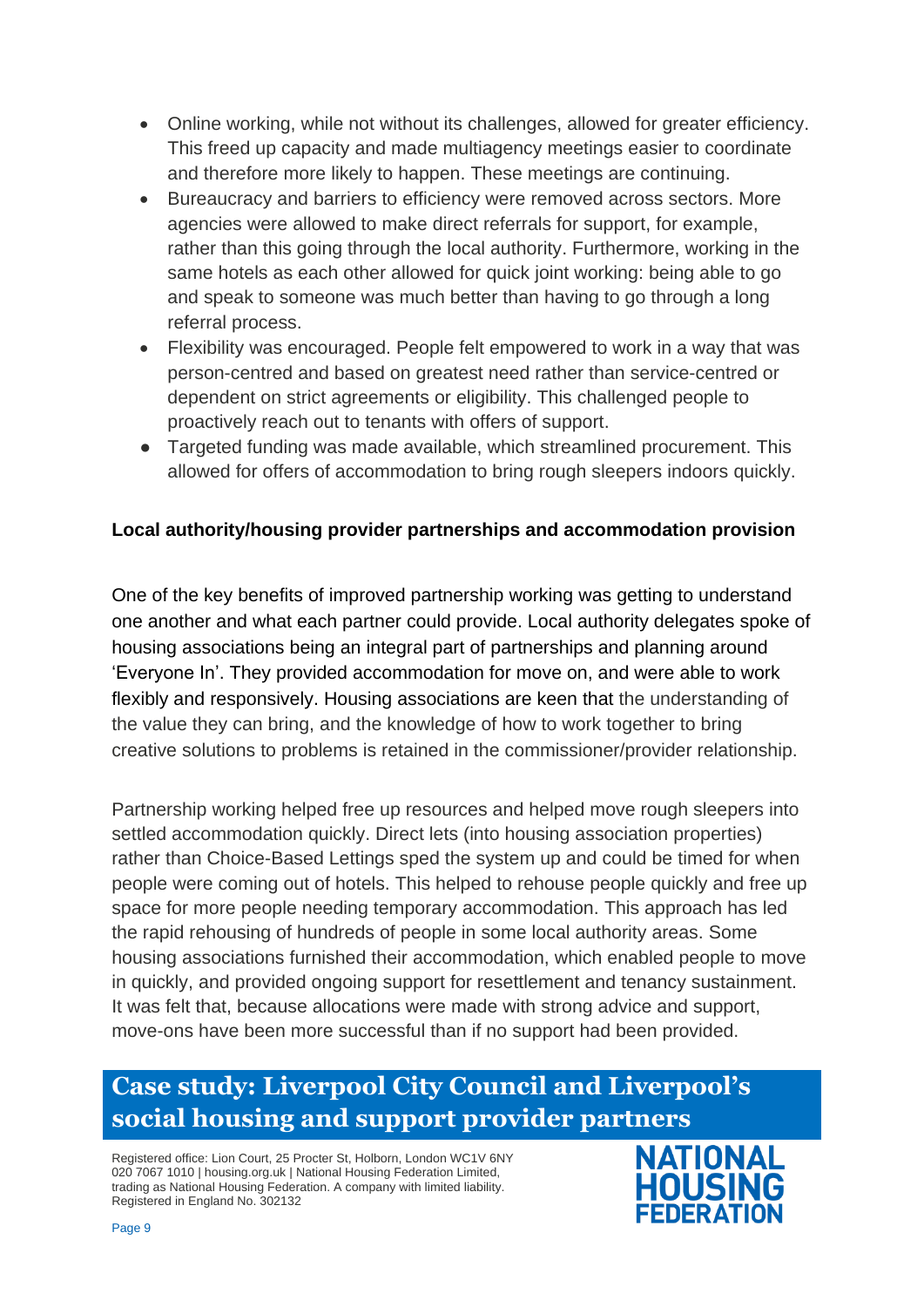The City Council adopted a proactive approach to the accommodation of homeless households and households at risk of becoming homelessness during the coronavirus pandemic. This involved embracing the 'Everyone In' principles to secure hotel placements and bed and breakfast accommodation to prevent people being homeless.

Like all local authorities, however, Liverpool saw an increasing demand on already stretched services during the pandemic:

- The Council's continuing commitment to the 'Everyone In' principles resulted in households being provided with temporary accommodation who would not have been offered this under normal circumstances.
- Increases in the overall numbers presenting to Housing Options during the current year when compared to the previous year.
- A sharp increase in the number of domestic abuse cases.
- More family breakdowns arising from coronavirus issues such as the need to shield vulnerable household members and inter-generational conflicts.
- Presentations from out of area placing further pressure on temporary accommodation.

There was a recognition that a joint effort and partnership approach was needed to tackle some of these issues in order to move people on from the emergency or temporary accommodation and into permanent social housing. The City's main social housing providers have fully supported this and it has been effective in keeping the numbers of rough sleepers to a minimum and preventing homelessness among the most vulnerable people.

In order to facilitate effective, person-centred move-on, the City Council has worked with the city's main registered housing providers and housing support agencies. This resulted in a commitment to make all accommodation that became vacant available for moving households on from hotel and hostel placements. This included people with a history of homelessness and/or rough sleeping, people fleeing domestic abuse, homeless families and young people leaving care. An operations group was established to oversee the matching of these properties to the affected households and to ensure that adequate support was available throughout.

This approach was a change from the usual choice based lettings (CBL) system whereby vacancies are advertised via the Propertypool Plus website. Instead, households needing to be moved on have been directly matched to the vacancies

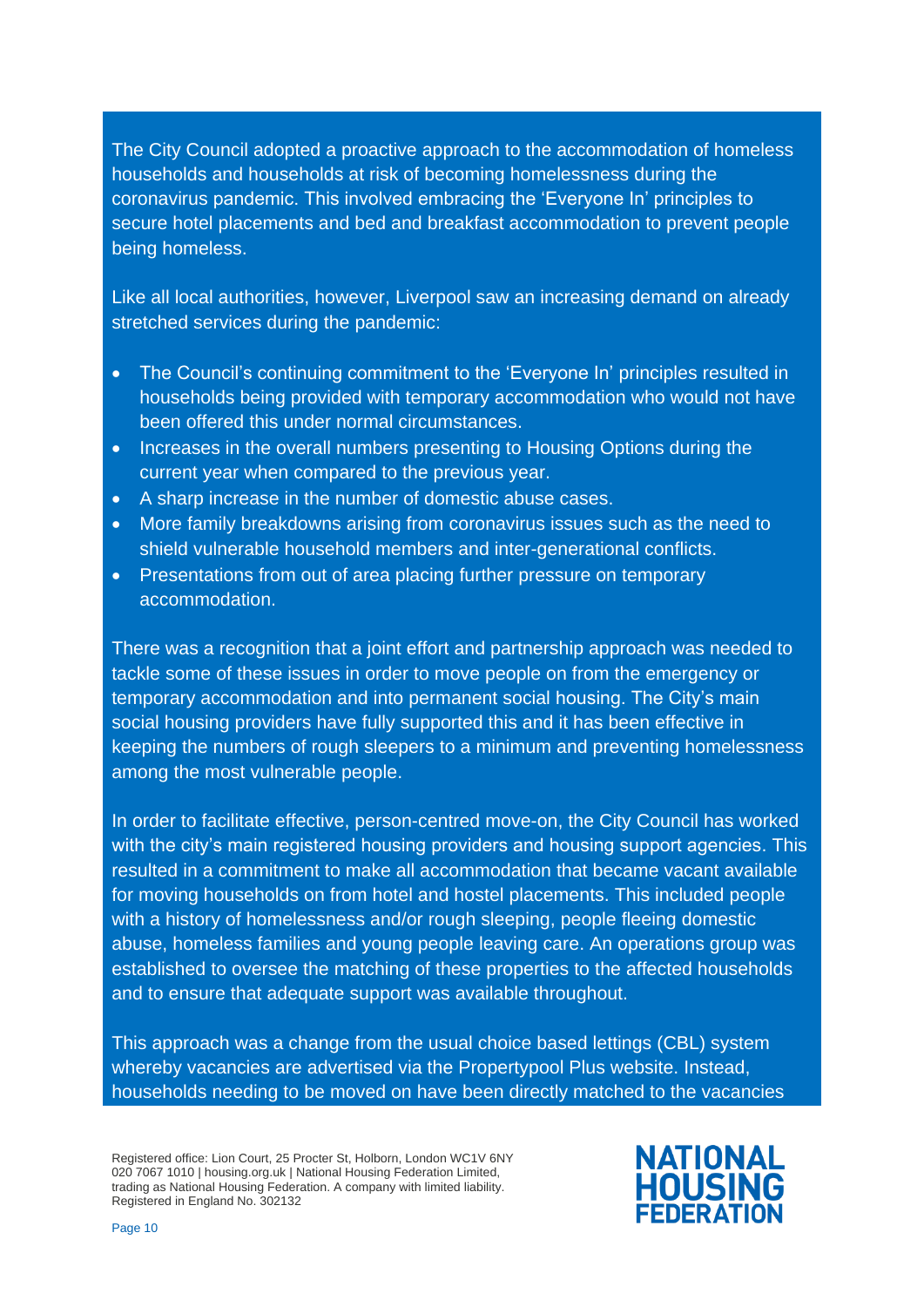that become available and when allocated a property. Where necessary, they have also been provided with a furniture package and ongoing floating support.

We have seen a huge positive impact from this joint work:

- 745 households (singles, couples and families) have had the cycle of homelessness ended through being rehoused. This amounts to approximately 1400 people.
- Tenancy sustainment has been exceptional, with a more than 99% success rate.
- Whilst there have been some subsequent rent arrears, these are small amounts and most often as a result of the automatic delay of Universal Credit claims being awarded.
- A review of the cost benefit of this approach has identified that the savings in terms of temporary accommodation costs for single people housed in this way were net circa £500k. This included the costs of furniture packages, however, much of that was grant funding (Next Steps Accommodation Programme). Therefore, we estimate that the overall saving to the council through the reduction in Length of Stay in temporary accommodation for single people was in the region of £1.1m.

#### **Positive learning opportunities:**

- Excellent strategic leadership from CEOs across Registered Providers has been instrumental in driving forward this work. This has helped to ensure stronger partnership working with the City Council more generally and we are now exploring how we would expand some of the approaches into other areas e.g with support for offenders and options around increasing employment opportunities.
- Operational management of the panel was very focussed and practical. It required systems and processes to be simple and to operate as swiftly as possible.
- The approach meant that there was an opportunity for discussions to be had that enabled sensitive lettings, in a way that just isn't possible through choice based lettings systems.
- The partnership approach meant that any emerging issues with the tenancy postallocation could be addressed almost immediately. This included bringing people back into a supported housing environment if that was needed, rather than individuals being evicted.

#### **Challenges:**

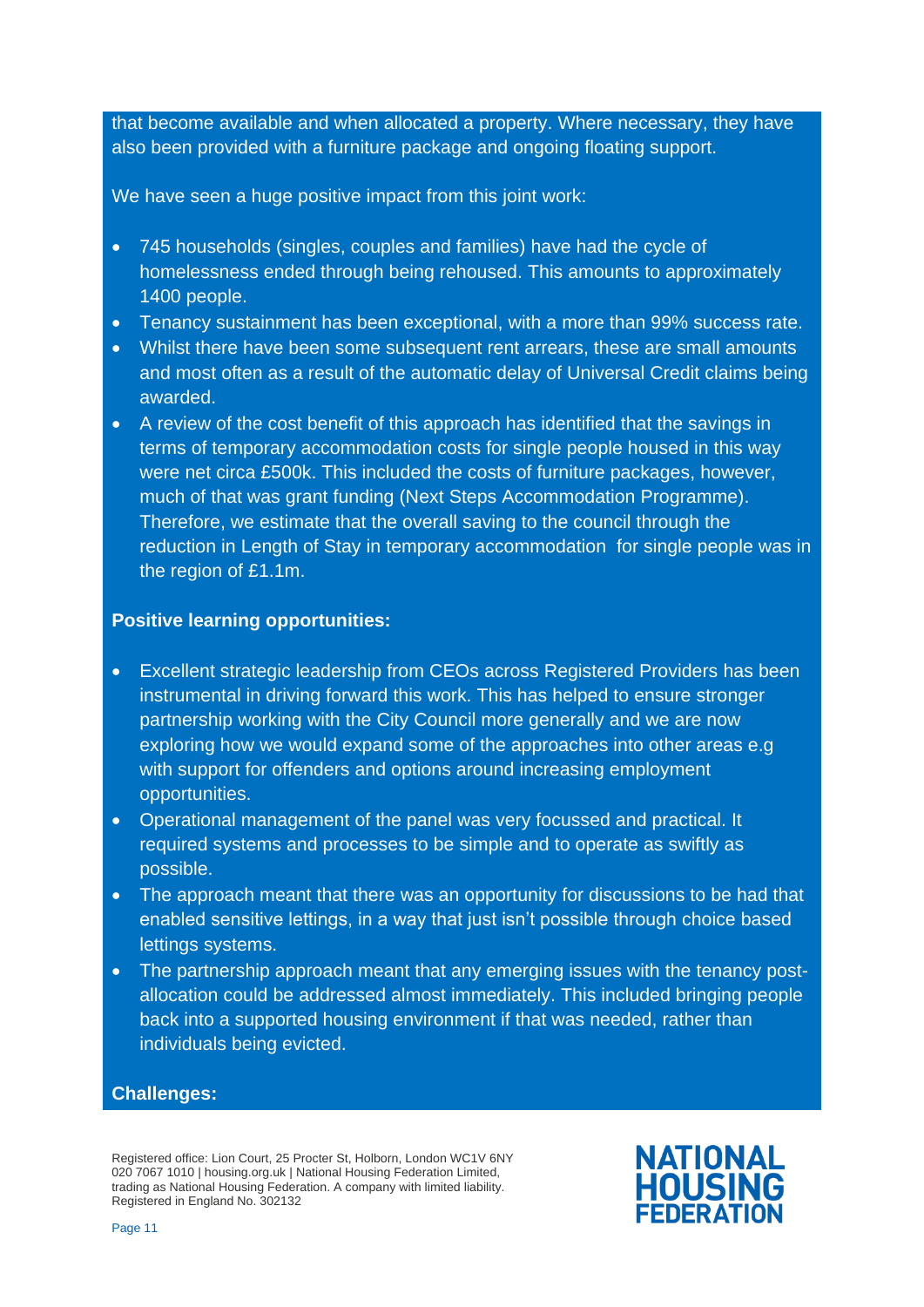- The process is resource intensive however, the buy-in of all the panel members and representatives across registered providers and support providers couldn't be faulted for levels of commitment.
- To work well, the process needed to include an offer of furniture packages and a link to ongoing support, where necessary, which has financial implications for the council and partners.
- The lack of one bed accommodation, particularly in some parts of the city, has been an issue.
- The focus on rehousing people in emergency accommodation will be building up pressures elsewhere in the system, e.g. those in other types of housing need such as overcrowding.

In conclusion, we are currently reviewing this approach as part of our wider Homelessness Strategy, which is due for publication later in summer 2021.

Local authorities appreciated housing associations' flexibility around allocations and the ability to 'flip' properties from temporary to general needs accommodation. The crisis gave the leeway to do this because there was an imperative to house one specific group and increased levels of funding to make tenure flipping possible.

### **Case Study – The Havebury Housing Partnership**

Havebury owns and manages over 6,800 homes for both affordable rent and shared ownership across the east of England. We work with local authorities, agencies and other housing associations to meet the local housing need. This includes the Tayfen Service provision of a supported housing 24 bed hostel and 26 bed spaces in the community for 18-65 year olds at risk of homelessness.

Following on from the 'Everyone In' government initiative in 2020 we were aware that the local district council had a number of homeless individuals that required supported accommodation to be able to move on from the temporary accommodation that was coming to an end. Within the Tayfen service, we had a significant number of residents that were ready to move on from the service. They had be unable, however, to secure independent accommodation. There was a real barrier to being able to make vacancies available for those most in need of supported accommodation.

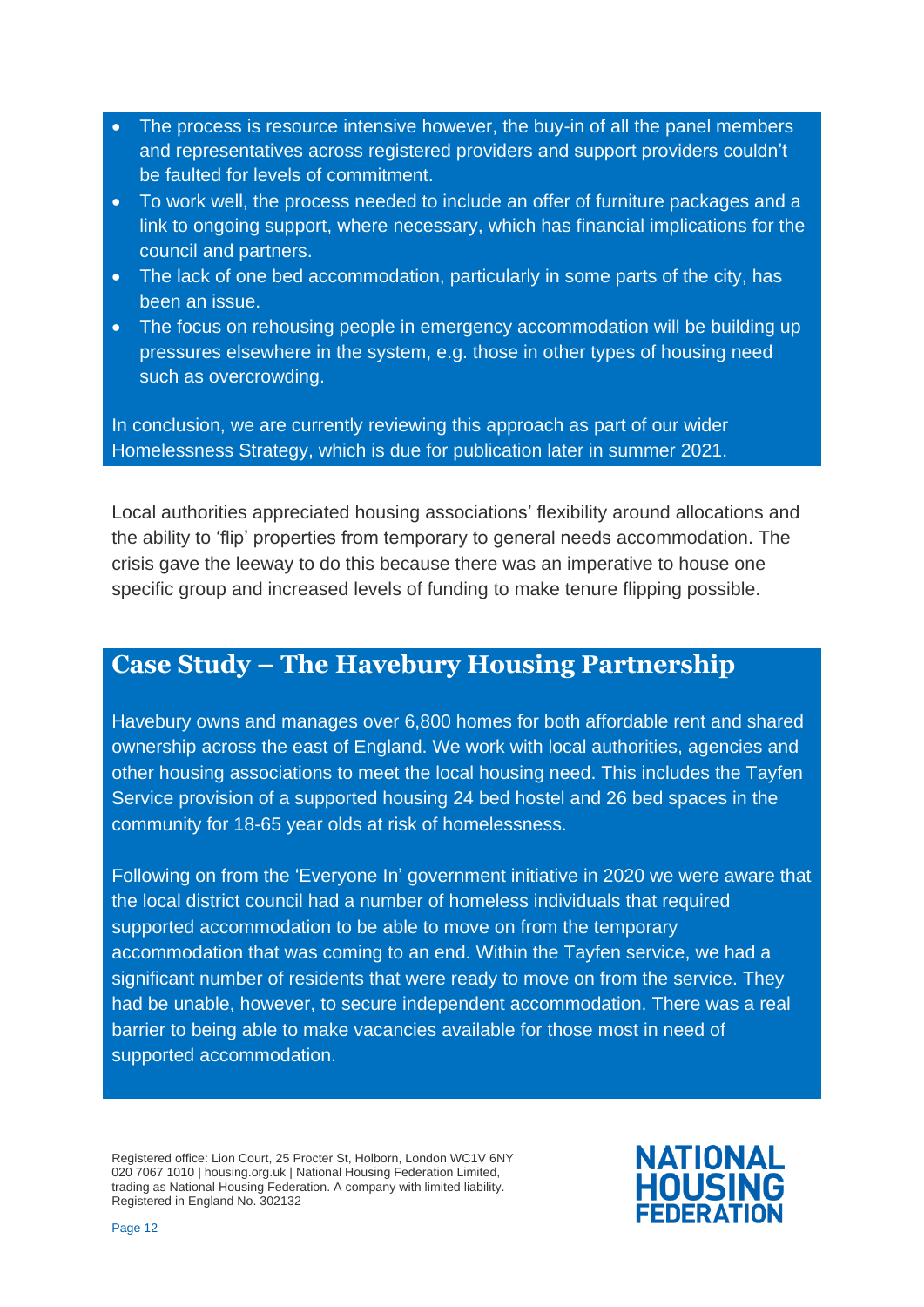As we benefit from being part of the larger organisation of Havebury we approached our Head of Service to ask if we would be able to take advantage of the organisations agreed allocation of direct lets. We also informed the local authority of the number of current residents we had ready to move on and the ambition to get these residents into independent accommodation. This would then allow us to house some of their temporary accommodation residents.

Internally we engaged with all relevant departments involved with new tenancies, this included the allocations team and the income team. We worked together to identify suitably located properties and match these properties to our residents ready to move on, and then worked to move through the verification process as swiftly as possible to minimise delay.

Externally, we engaged with the Local Authority's Housing Team to utilise some suitable direct lets to other social housing providers in the area. We also started to identify individuals in their temporary accommodation that we could move into our service as soon as accommodation was available. We kept in close communication with the Housing Team and made the most of the referral information that they held on potential residents and their experience of them in temporary accommodation to try and match the applicants appropriately with the current mix of needs in the hostel.

We were able to move on 12 residents in a short space of time to wonderful opportunities in social housing. This meant that we could then accept residents from local authority temporary accommodation. This ensured they were not asked to leave the accommodation with no other housing prospects.

While the residents who we put forward for direct lets were considered ready to move on to independent accommodation some were more physically equipped than others in their preparation. As the process of the direct lets moved swiftly some residents were anxious about the practical implications of furnishing a property. We had already established links with local charities to provide the basics if required and were able to organise other items if needed. We did reflect, however, that as part of the process of getting residents ready for move on, we could introduce these concepts at an earlier stage, so that the resident could take more ownership of the process.

The successful lets led to a sudden influx of voids and accommodation to turn around for new residents, in a volume that we were not used to working with. This led to us having to seek assistance from a wider base of contractors to try and

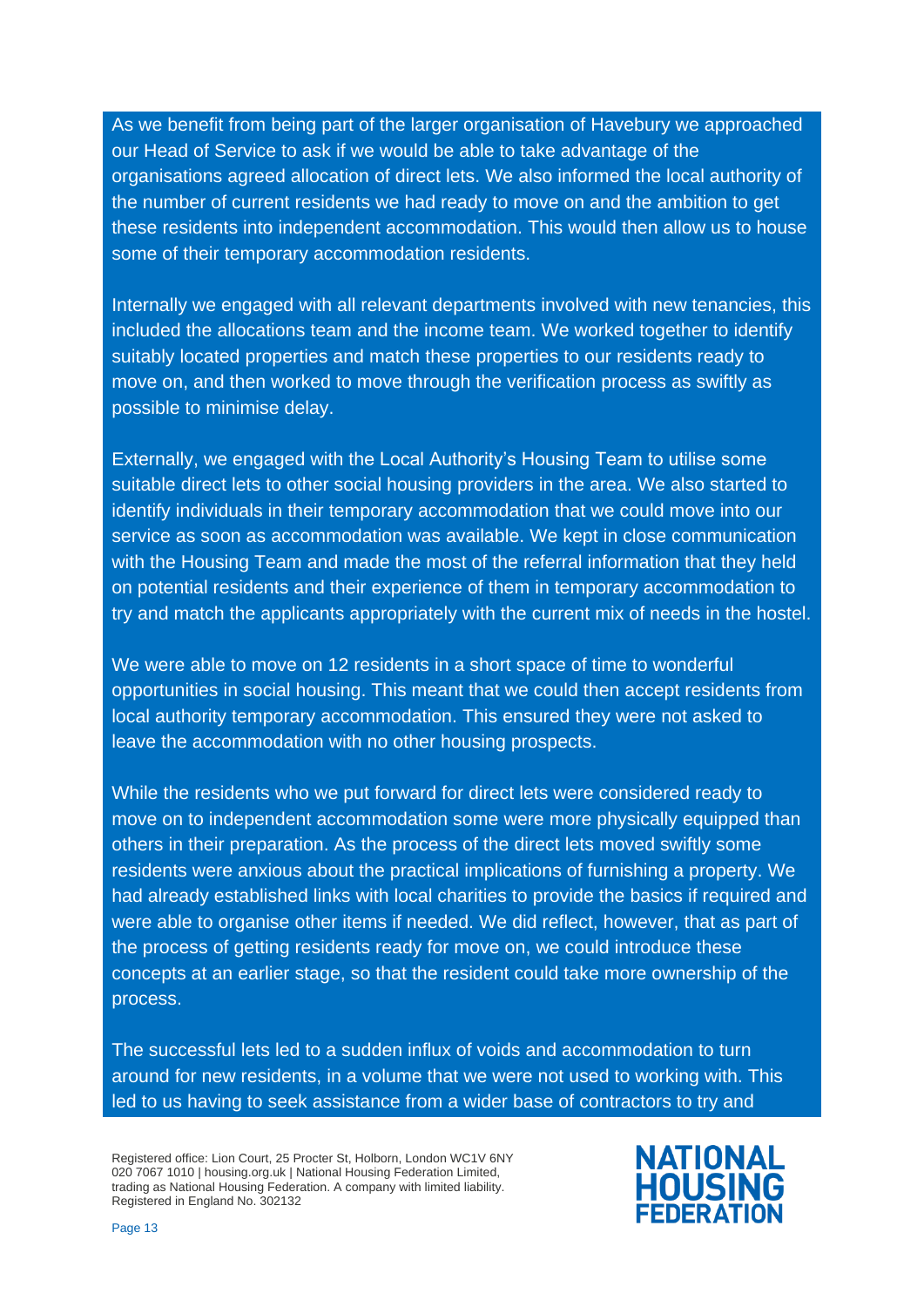minimise the waiting times for necessary works such as re-flooring and re-decoration of rooms.

We are now in a position of experiencing a high volume of residents ready to move on again and are looking to repeat this process. Sadly, however there is a severe lack of realistic move on opportunities in our area. Currently 40% of the people in our service are ready to move on and actively looking but not being successful.

### <span id="page-13-0"></span>**What do we want to hold on to from the new ways of working and how can we change our practices to make that happen?**

#### <span id="page-13-1"></span>**Collaborative approach and cross-sector funding**

There was a desire to hold on to the collaborative approach and not lose the relationships that have developed, to ensure a positive legacy from the pandemic. There was a keenness to retain the openness and willingness to share information and reduce silos through true integration of services across sectors. To do this, all partners will need to sustain ways of working linked to trust, sharing expertise and involving communities. This will allow organisations and people to be used to their strengths and not just because they are linked to specific contracts. There will need to be a commitment to system change where needed, to deliver positive and joint solutions for clients. The challenge to doing this will be if funding streams are shortterm and temporary. Grant funding has helped when it has been designed in a crosssector way, and it was felt that this should be retained.

#### <span id="page-13-2"></span>**New partnerships with health**

There was a desire among housing associations to harness new partnerships with health and there was interest in the opportunities afforded by the new Integrated Care System model.

#### <span id="page-13-3"></span>**Settled accommodation**

There was an appetite to keep rough sleeping figures down by continuing the principle of 'Everyone In' and keeping accommodation options available. It was felt that by retaining a public health approach, the default position would be to accommodate people and provide them with support. It was acknowledged that

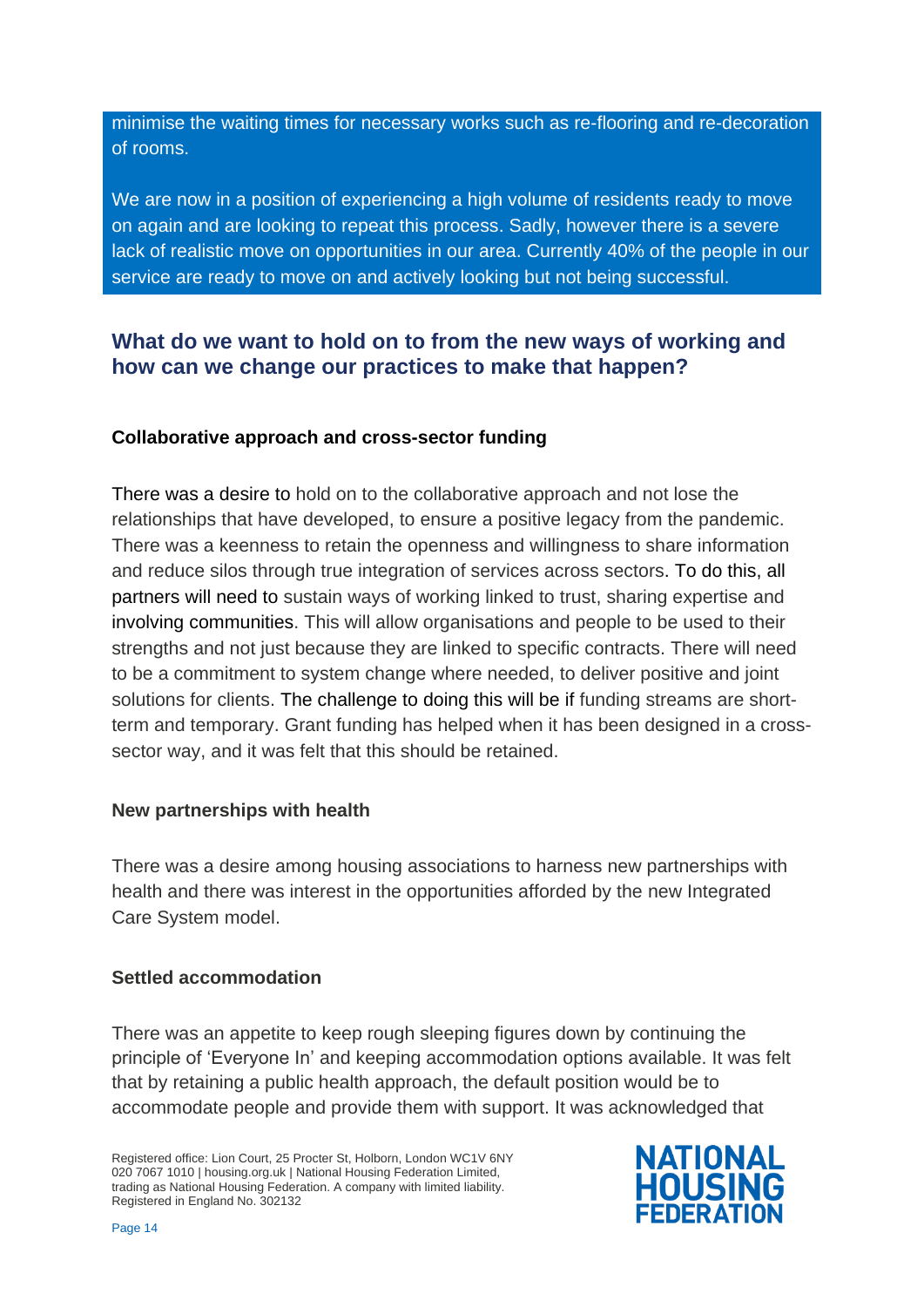service users being in settled accommodation had helped enormously in terms of providing support. Although there was still support for an element of shared accommodation, it was also felt that moving away from non-self-contained accommodation had led to better outcomes for clients. It was felt to be more effective at engaging rough sleepers as the setting was more homely, the person's methadone script and food could be delivered, and people felt settled and looked after.

#### <span id="page-14-0"></span>**Partnerships in commissioning**

Sharing risk and being outcomes-focused for individuals was seen as a way to help providers always offer long-term accommodation to people with complex needs. This could also help overcome some of the challenges identified such as geographically differing priorities and welfare reform. It was understood that the local commissioning environment needs to permit this – competition in commissioning can mean that a less robust service is offered because the focus is on competition rather than collaboration. One idea that received positive attention in the workshops was that local authority commissioners could draft tenders with partnership working built in, and use social value commissioning tools to ensure services are person-centred. This would also need a long-term funding settlement for support services. Another idea was that perhaps charitable funds could be found if public funds were not forthcoming.

### <span id="page-14-1"></span>**What policy changes do we need to help us to do this?**

#### <span id="page-14-2"></span>**Homelessness prevention**

Delegates were keen for there to be a significant focus on homelessness prevention, rather than reactive measures, to deal with the risk of homelessness following the end of lockdown. This included:

- A change to prevention duties such as expanding the Duty to Refer into a Duty to Cooperate.
- Setting up prevention panels with outreach workers.
- Preventative work further upstream.
- Looking at the causes of homelessness including poverty, supply of affordable accommodation, domestic abuse, sofa surfing, and people in the PRS once the coronavirus protections end.

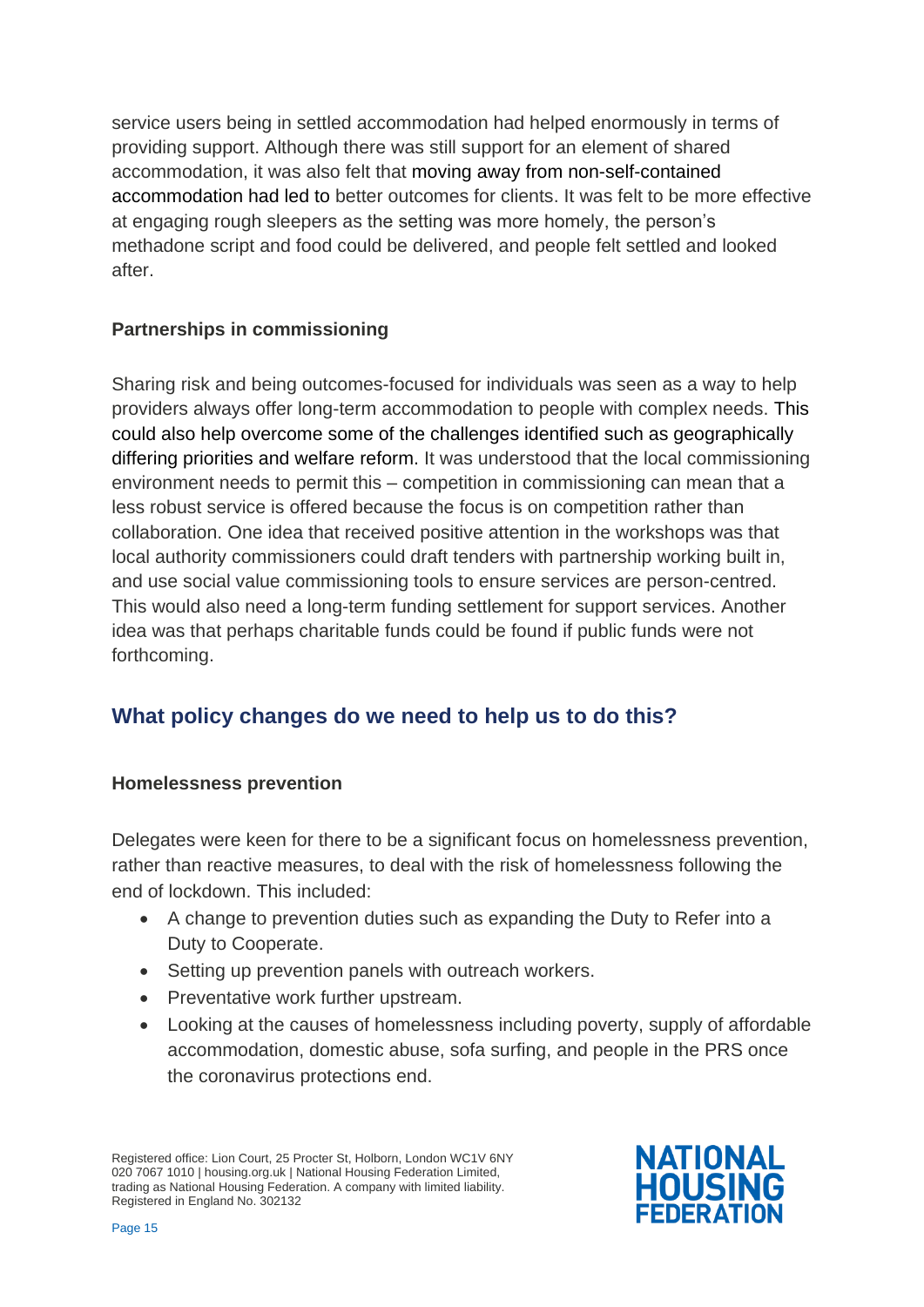• Procedural changes, e.g. the Home Office currently gives 28 days' notice when someone's asylum accommodation is due to come to an end after they obtain refugee status. There was a feeling that this should be lengthened to 56 days in line with the Homelessness Reduction Act prevention duty.

#### <span id="page-15-0"></span>**Longer-term, consolidated, tailored funding**

Funding, from government and from local authorities, needs to be longer term and consolidated, and must be tailored to people's needs. There was a feeling that local authorities are currently having to reduce services because of budget constraints, that longer-term action was needed and that the current short-term procedures and projects (because of short-term funding) were inefficient and expensive and don't work for clients. Funding needs to meet clients' ongoing needs safely, and give providers certainty that they will be able to keep staff or carry on provision – they want to be able to plan. Flexibility needs to be built into funding because some clients take more time to engage with support and there needs to be a recognition in homelessness and rough-sleeping funding that service users have long-term, complex needs. The mind-set of long-term health funding should be retained here.

Funding was also felt to be too fractured and prescriptive. As one provider put it: "there are always separate funds and streams aiming at subtly different things but we have properties that could be used for all of the income streams". Funding was felt to be a "chase for units" rather than for provision which can safely meet need. The pandemic situation seemed to have made thinking more joined up and there was agreement that this should be retained. It was felt that this would also save money for the future.

With regards to specific funds, it was felt that the 2020 Rough Sleeper Accommodation Programme (RSAP) fund had had challenging timescales, which had affected the ability to coproduce bids. The longer lead-in time built into this round should help build up necessary partnership bids and lead to better commissioning.

#### <span id="page-15-1"></span>**Local authorities and housing providers working together strategically**

There was a feeling that there needed to be more strategic thinking and a move away from just crisis provision, towards needs audits and a recognition of the value of housing (not just accommodation) and the role of housing providers. Delegates advised that the focus should be on strengths, upstream prevention, and identifying those with the highest level of need. There was also a recognition that providers are

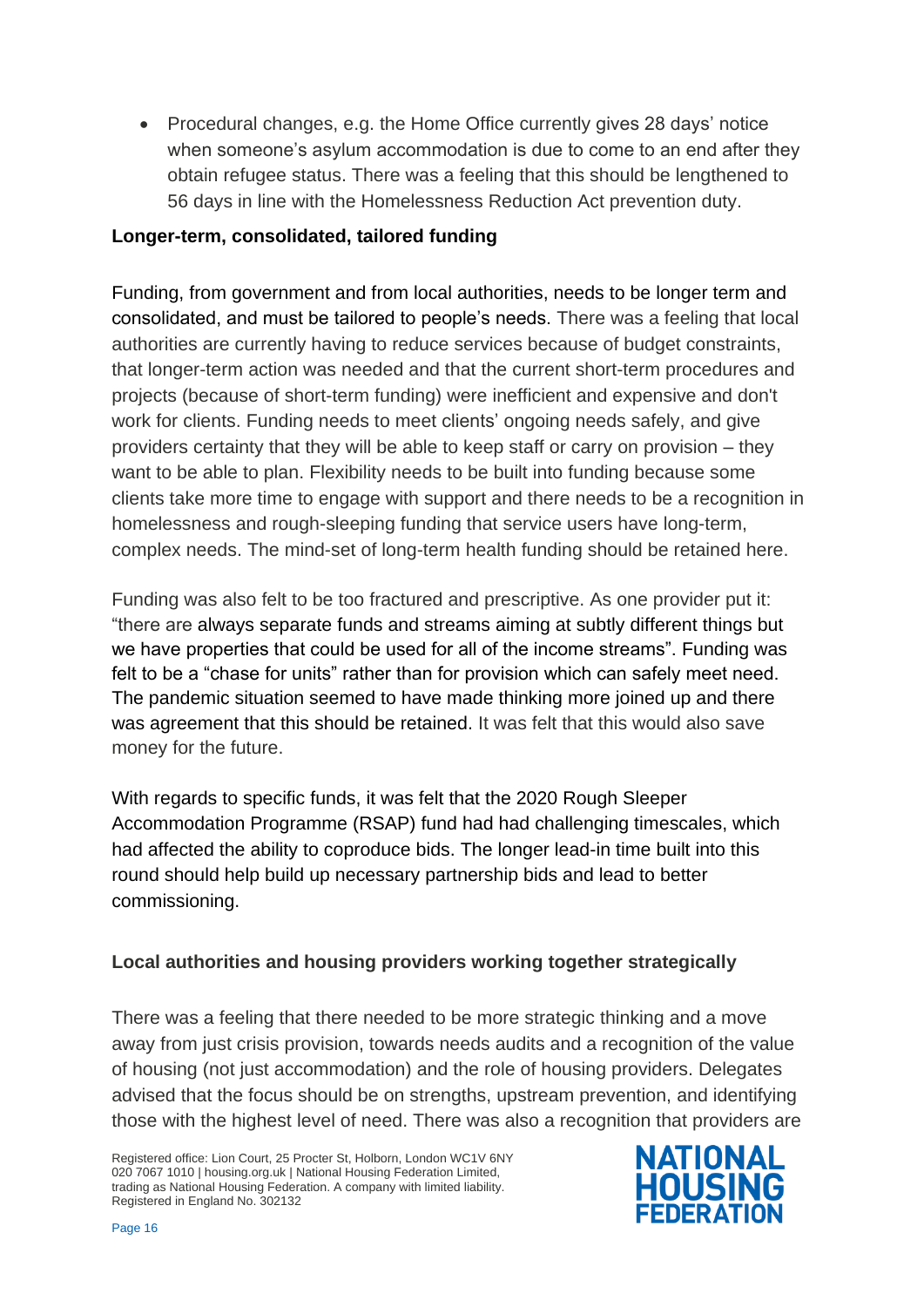now hosting people with more complex and chaotic needs. Local authorities and providers could reach out to each other and have a conversation around longer-term housing options for vulnerable people and how to do that safely, with support that meets their ongoing needs.

### **Case study: Newcastle City Council**

Newcastle City Council believes that stable homes are at the heart of residents' lives and Newcastle's neighbourhoods. We also know that many residents can face financial and personal challenges in sustaining their home. Our aim is to proactively support all our residents to sustain their tenancy and to not evict anyone into homelessness.

Our ALMO and housing associations are key partners to realising our aims. [Your](http://www.yhn.org.uk/)  [Homes Newcastle](http://www.yhn.org.uk/) (YHN), Newcastle's Arms-Length Management Organisation (ALMO), manages 26,700 council homes and acts as an exemplar social landlord. It shows social housing's value as an anchor institution by providing affordable homes for those who need them, and importantly advice and support to sustain those homes.

In 2003, our first Homelessness Strategy made homelessness prevention our key aim and working in partnership our key approach. This requires a culture of proactive 'risk' management: assessing risk at the pre-tenancy stage, providing support to meet risks during a tenancy and to prevent eviction into homelessness if the tenancy is at risk.

We've continued to build on and refine this approach. In 2008 we developed a Prevention from Eviction Protocol, which in 2012, was revised into [Sustaining](https://www.newcastle.gov.uk/sites/default/files/sustaining_tenancies_guidance_city_council_version_december_2012_0.pdf)  [Tenancies Guidance,](https://www.newcastle.gov.uk/sites/default/files/sustaining_tenancies_guidance_city_council_version_december_2012_0.pdf) to encourage landlords to support residents to remain in their home. This approach has helped YHN to reduce evictions by 75% since 2008, to just 50 in 2019-20.

In 2013 we developed our [Active Inclusion Newcastle partnership approach](https://www.newcastle.gov.uk/sites/default/files/Housing%20and%20homelessness/Professionals%20page/Active%20Inclusion%20Newcastle%20-%20briefing%20note%202020-21_0.pdf) to support residents to have a stable LIFE – somewhere to live, an income, financial inclusion and employment opportunities.

In 2017 we became one of the Government's three 'early adopter' [Homelessness](https://www.newcastle.gov.uk/services/housing/housing-advice-and-homelessness/information-professionals/newcastles-homelessness)  [Prevention Trailblazers](https://www.newcastle.gov.uk/services/housing/housing-advice-and-homelessness/information-professionals/newcastles-homelessness). In 2019 we established our corporate debt review to respond to problem debt – moving from 'collection to connection'.

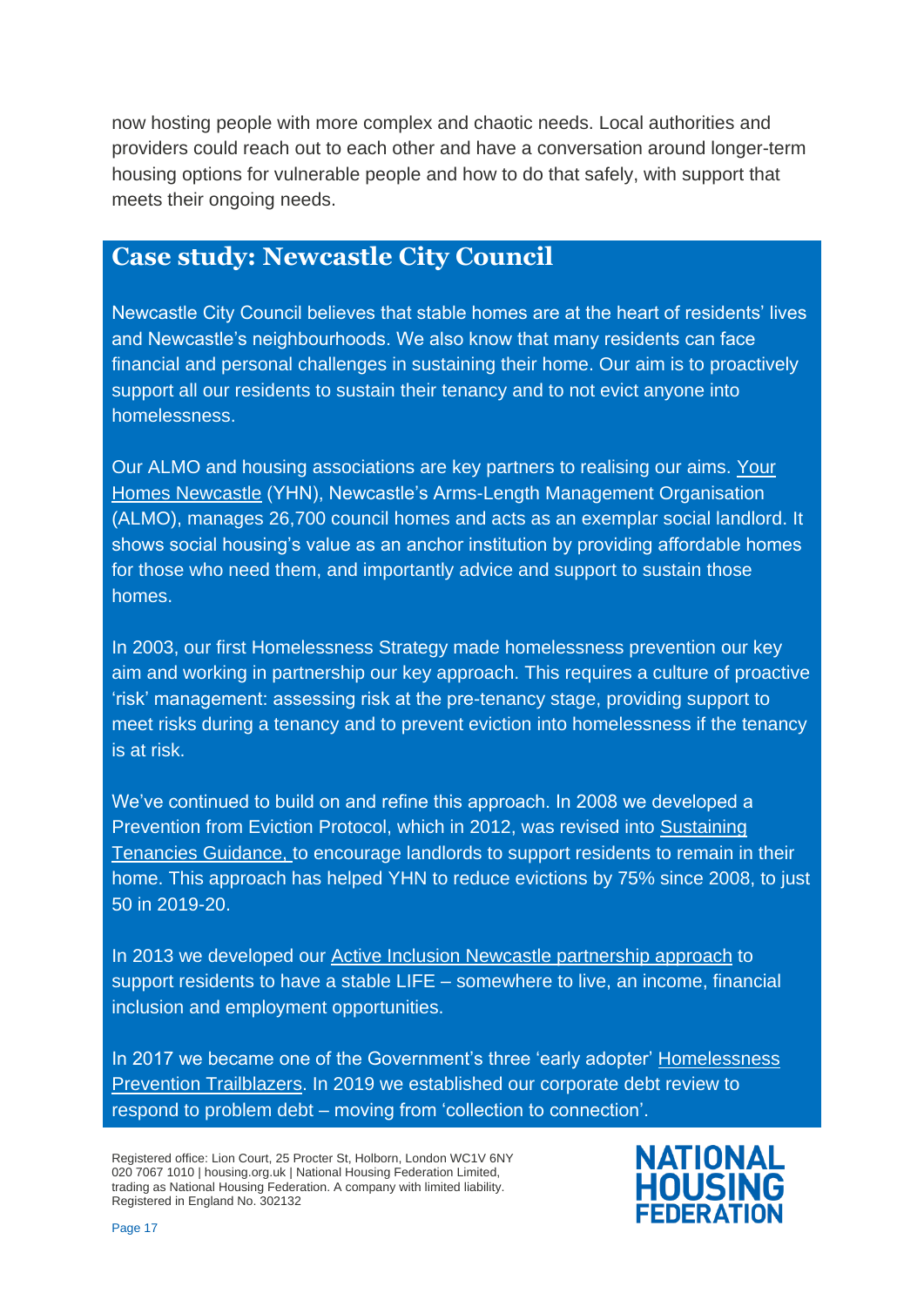In [July 2020](https://democracy.newcastle.gov.uk/documents/s160258/Newcastles%20responses%20to%20the%20Governments%20welfare%20reforms%20in%20the%20context%20of%20coronavirus%20COVID-19.pdf) our Cabinet approved the Council and YHN leading the wider housing sector to develop an approach of having no evictions into homelessness.

Our long-term approach to homelessness prevention was recognised when Newcastle won the [World Habitat 2020 Gold Award.](https://world-habitat.org/news/news-updates/the-2020-world-habitat-awards-winners-announced/) We aim to extend our approach of no evictions into homelessness to all social landlords in the city, and to inspire other places to make the policy and practice changes to support their residents to have a stable LIFE.

Also on joint working, it was felt that it would be helpful if government looked again at allocations legislation to adapt it to current realities, such as the need for family-sized homes, affordability issues and unmet support needs. There was also appetite to work together to co-produce allocations policies. Working together will help partners understand each other's rationale for their allocations policies and work together to find solutions that suit everyone. This will require local authorities and housing associations to continue the conversations and collaborations that have come about during the pandemic. In general, there was a feeling local authorities and housing associations needed to get to know each other better. The NHF have invited delegates interested in regular joint meetings to get in touch.<sup>3</sup>

#### <span id="page-17-0"></span>**Addressing housing market challenges**

It was felt that social housing supply and planning issues need to be addressed so that there can be more of a focus on move-on, permanent accommodation of the right type. Temporary accommodation was reported to be often unsuitable, with too much reliance on bed and breakfast and hotel rooms. There were also challenges in some areas around the types of property available (specifically, a lack of one-beds). To remedy this, capital investment is needed, along with revenue funding.

Delegates identified current and forthcoming housing market challenges that make finding property difficult. There was a worry that temporary accommodation used during 'Everyone In' is being converted back to holiday use. This is particularly prevalent in some areas, such as rural and coastal locations like Cornwall. This



<sup>&</sup>lt;sup>3</sup> If you are a local authority or housing association representative and you would like to be involved in these meetings, please emai[l homelessness@housing.org.uk](mailto:homelessness@housing.org.uk)

Registered office: Lion Court, 25 Procter St, Holborn, London WC1V 6NY 020 7067 1010 | housing.org.uk | National Housing Federation Limited, trading as National Housing Federation. A company with limited liability. Registered in England No. 302132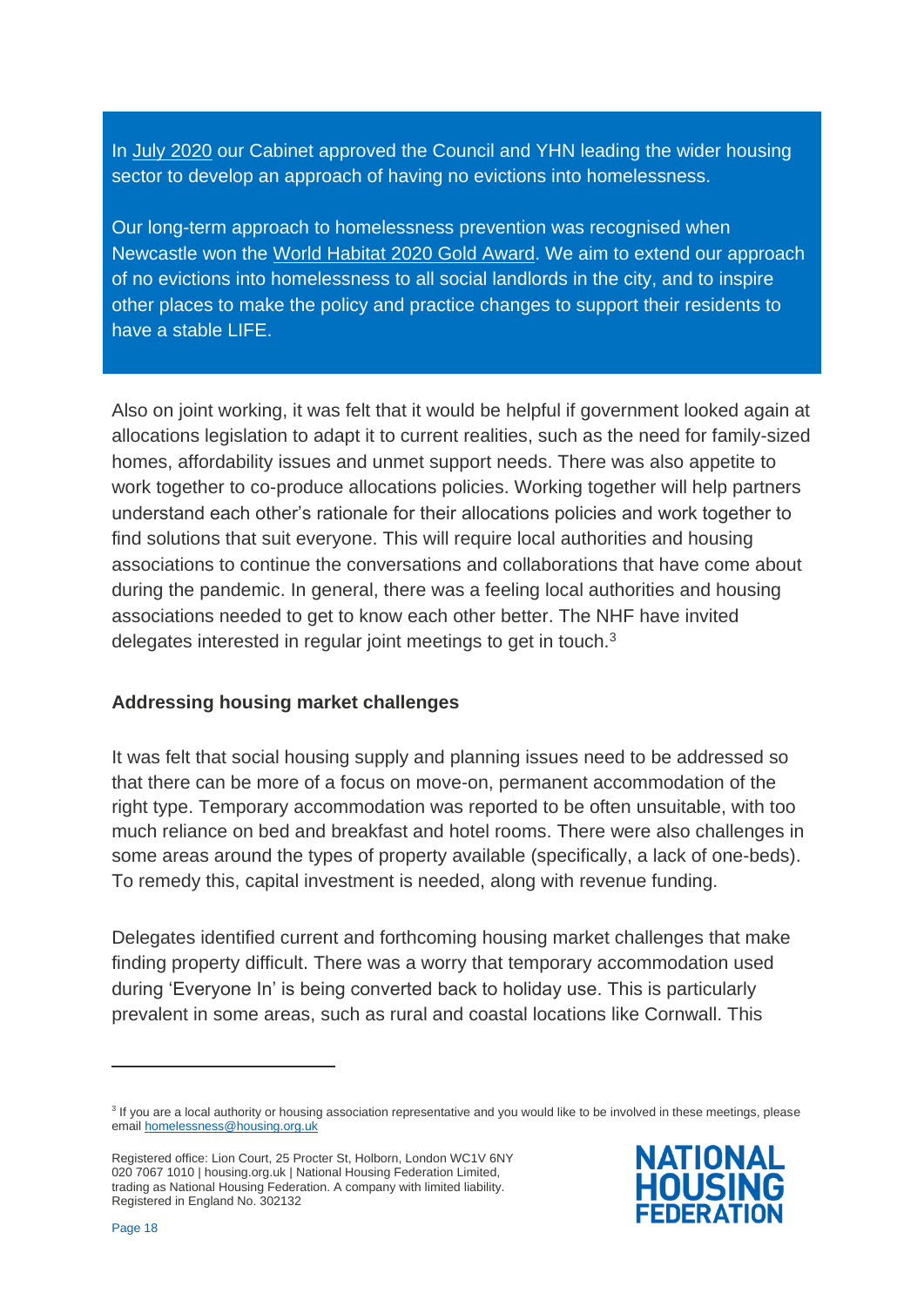makes it hard for people in temporary accommodation on low-incomes to afford to move on, for charities to support them to move on, or for housing associations to buy homes to refurbish. People are moving to the countryside out of the city as a result of coronavirus and this has driven up demand and prices in areas where prices can already be high.<sup>4</sup> This is felt to be compounded by delays in housebuilding and planning difficulties around building enough affordable housing and supported housing. In areas like this, it was felt that rough sleeping was back to the same levels as before coronavirus but it is affecting different population groups.<sup>5</sup> It was felt that more grant would be needed to solve these issues.

#### <span id="page-18-0"></span>**A housing and support solution for people with NRPF**

There was strong feeling that there needed to be a resolution for people with NRPF, with clear direction and funding from central government. Local authorities and support providers have worked hard to help people access their rights through immigration advice but there remains a group of individuals for whom the long-term housing outcome is unclear. Without government direction, different authorities will likely act differently, driven by local priorities. Finding a workable housing solution for people with NRPF will be necessary for government to meet its target of ending rough sleeping by 2024.

## <span id="page-18-1"></span>**MHCLG Response**

Lorna Fraser, Head of Homelessness Strategy and Policy, MHCLG Reflecting on the impact of the HRA and what has been achieved through partnerships

It is three years since the Homelessness Reduction Act came into force. Prevention and partnership working are important to central government and this has been the theme of this event. Through the HRA and the partnerships that have been established, people who would have received little or no help before are now being helped. There are challenges with bedding in the Act, data collection and joint working, and MHCLG is taking action to address this.

<https://www.bbc.co.uk/news/business-57313700>

Registered office: Lion Court, 25 Procter St, Holborn, London WC1V 6NY 020 7067 1010 | housing.org.uk | National Housing Federation Limited, trading as National Housing Federation. A company with limited liability. Registered in England No. 302132



<sup>4</sup> Se[e https://www.bbc.co.uk/news/business-56359865](https://www.bbc.co.uk/news/business-56359865)

<https://www.ons.gov.uk/economy/inflationandpriceindices/articles/priceseconomicanalysisquarterly/january2021>

<https://www.ons.gov.uk/economy/inflationandpriceindices/bulletins/housepriceindex/march2021>

<https://www.homebuilding.co.uk/news/house-prices>

<sup>5</sup> See for exampl[e https://www.npi.org.uk/blog/housing-and-homelessness/rough-sleeping-london-back-old-normal-not-building](https://www.npi.org.uk/blog/housing-and-homelessness/rough-sleeping-london-back-old-normal-not-building-back-better/)[back-better/](https://www.npi.org.uk/blog/housing-and-homelessness/rough-sleeping-london-back-old-normal-not-building-back-better/)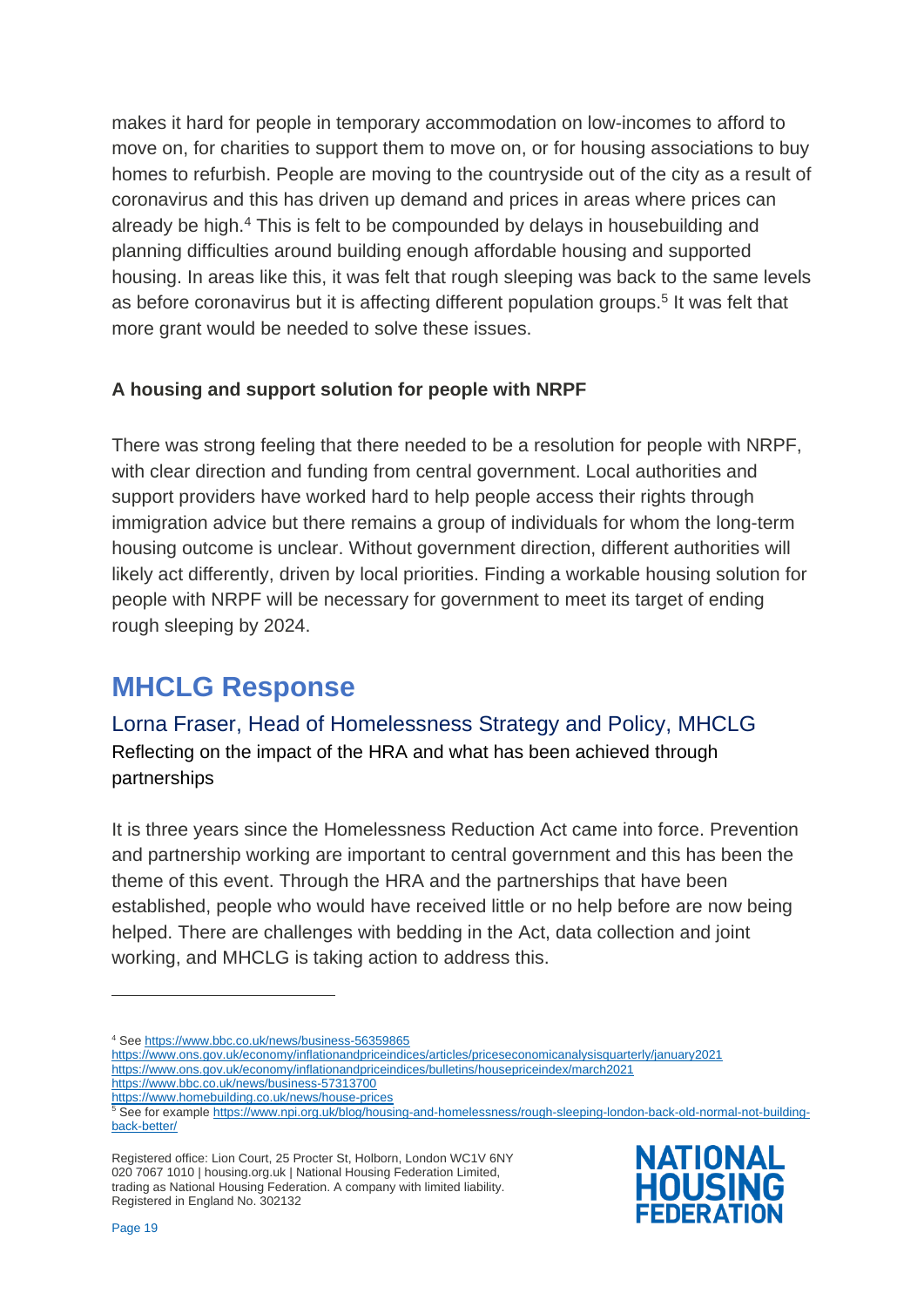This event has been helpful to learn about local partnership responses to the pandemic, such as: all partners coming together to rehouse people; housing associations pledging not to evict residents experiencing hardship because of the pandemic; wider evictions prevention; working in a trauma informed way; multiagency working to support people with complex needs; direct lets to rehouse people through Everyone In; prevention panels.

#### Government intervention

- The pandemic rough sleeping response had supported 37,000 people by the end of January, with over 11,000 in emergency accommodation and over 26,000 already moved on into longer-term accommodation.
- There has been considerable welfare support from government this year, such as the increase in the Local Housing Allowance to 30th percentile, the Universal Credit uplift until September and the furlough scheme.
- Government has increased the Homelessness Prevention Grant for local authorities, investing £310m nationally in 2021/22 to help local authorities manage pressures and take early action to prevent homelessness
- The Rough Sleeping Initiative is continuing and being expanded in 2021/22 and has been shown to reduce rough sleeping by 32% in the areas it funds.
- Government is funding Housing First pilots to help support some of those with the highest needs and other Housing First style interventions through the Rough Sleeping Initiative (RSI).

#### Recognising the challenges

- There will still be challenges and increased demand on services e.g. from tenants in the private rented sector. Government is considering how to transition back to usual rental market conditions\*. It will be important for local partners to work together to help tenants repay arrears and help find solutions where possible.
- 'Everyone In' is a considerable achievement and represents progress towards our ambition of ending rough sleeping. However it is not the only, nor the most sustainable, long-term means of achieving this ambition. Which is why government announced the Next Steps Accommodation Programme (NSAP) and Rough Sleeper Accommodation Programme (RSAP), to help ensure that people accommodated throughout 'Everyone In' do not return to the street.
- We recognise the desire for long-term funding certainty future funding plans will be set out by the Treasury at the next Spending Review.